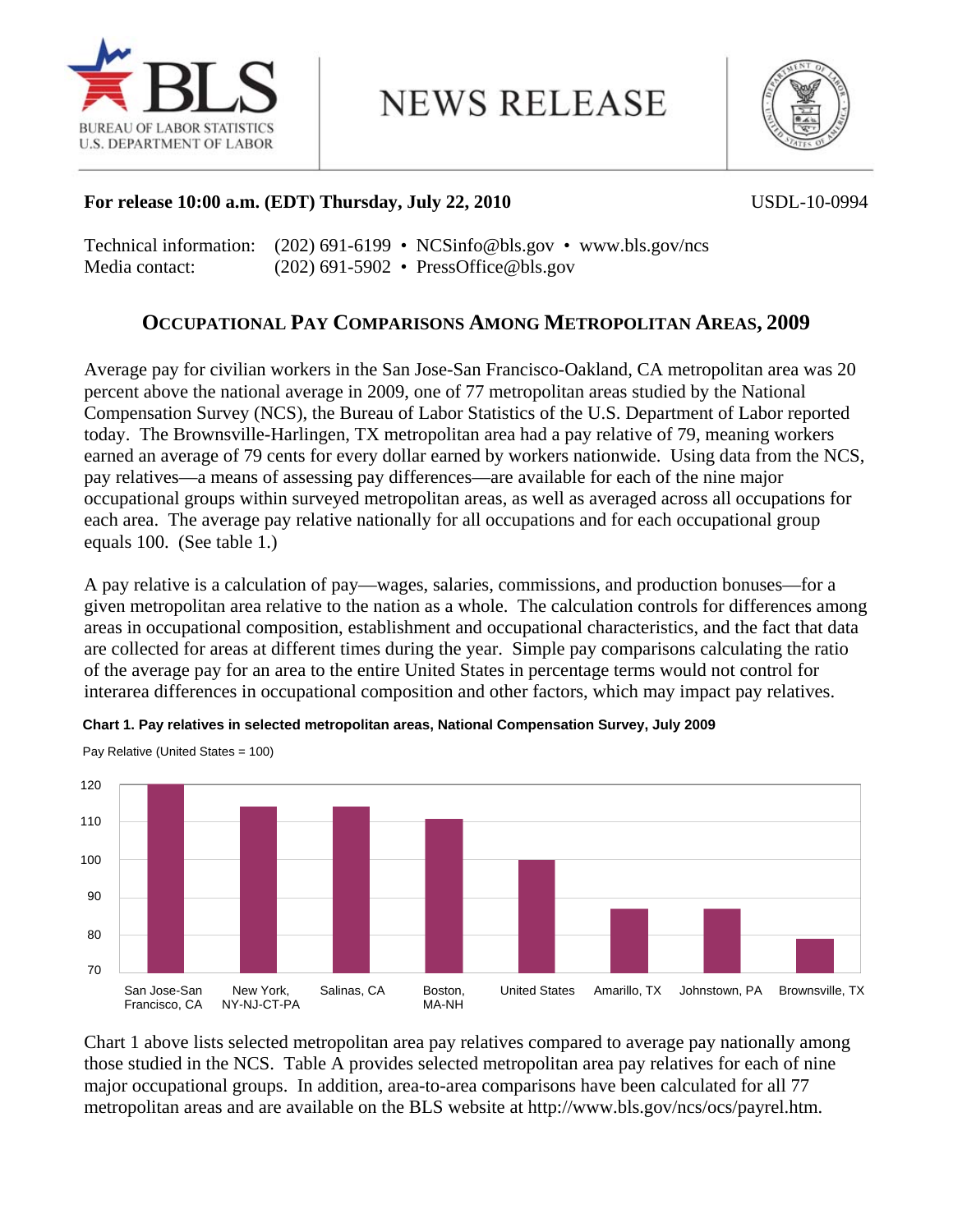| <b>Major Occupational Group</b>       | Metropolitan Area                          | Pay Relative |  |
|---------------------------------------|--------------------------------------------|--------------|--|
| Management, business, and financial   | New York-Newark-Bridgeport, NY-NJ-CT-PA    | 117<br>113   |  |
|                                       | San Jose-San Francisco-Oakland, CA         |              |  |
| Professional and related              | Salinas, CA                                | 120          |  |
|                                       | San Jose-San Francisco-Oakland, CA         | 120          |  |
| Service                               | San Jose-San Francisco-Oakland, CA         | 125          |  |
|                                       | Salinas, CA                                | 124          |  |
| Sales and related                     | Salinas, CA                                | 124          |  |
|                                       | San Jose-San Francisco-Oakland, CA         | 124          |  |
| Office and administrative support     | San Jose-San Francisco-Oakland, CA         | 120          |  |
|                                       | New York-Newark-Bridgeport, NY-NJ-CT-PA    | 116          |  |
| Construction and extraction           | Chicago-Naperville-Michigan City, IL-IN-WI | 132          |  |
|                                       | New York-Newark-Bridgeport, NY-NJ-CT-PA    | 130          |  |
| Installation, maintenance, and repair | Salinas, CA                                | 122          |  |
|                                       | Denver-Aurora-Boulder, CO                  | 116          |  |
|                                       | San Jose-San Francisco-Oakland, CA         | 116          |  |
| Production                            | Sacramento-Arden-Arcade-Truckee, CA-NV     | 117          |  |
|                                       | Seattle-Tacoma-Olympia, WA                 | 117          |  |
| Transportation and material moving    | Minneapolis-St. Paul-St. Cloud, MN-WI      | 115          |  |
|                                       | Providence-New Bedford-Fall River, RI-MA   | 113          |  |

**Table A.** Selected metropolitan area-to-national pay relatives for nine major occupational groups, July 2009 (of 77 metropolitan areas surveyed)

The pay relative for construction and extraction occupations in the Chicago-Naperville-Michigan City, IL-IN-WI area was 132, meaning the pay in the Chicago metropolitan area for that occupational group averaged 32 percent more than the national average pay for that occupational group. By contrast, the pay relative for workers in construction and extraction in the Brownsville-Harlingen, Texas area was 67, meaning pay for workers in those occupations averaged 33 percent less than the national average. (See table 1.)

Yearly differences in area and occupational group pay relatives do not infer changes in underlying economic conditions.

## **NOTE**

Occupational Pay Relative news releases and supplemental area-to-area comparison tables for 2004-08 data were found to contain errors in identifying statistical significance. News releases and tables were reissued on May 26, 2010, with all notations for statistical significance removed. Pay relative estimates were not affected. Reissued news releases can be found at http://www.bls.gov/ncs. Reissued area-to-area pay comparisons tables can be found at http://www.bls.gov/ncs/ocs/payrel.htm. Statistical significance notations and measures are not included in the 2009 news release and area-to-area comparison tables.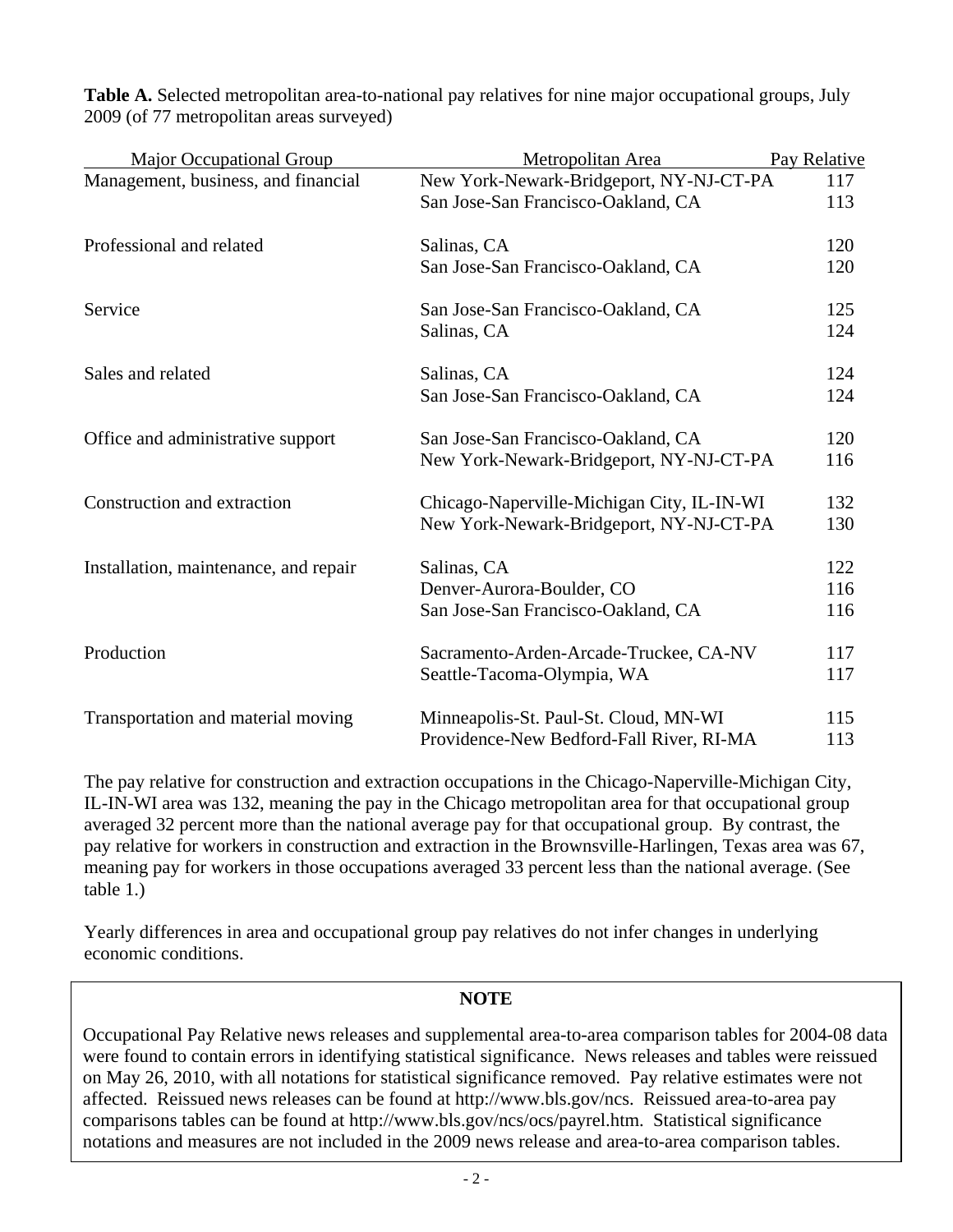# **TECHNICAL NOTE**

# Pay relative controls and calculations

Pay relatives control for differences among areas in occupational composition as well as establishment and occupational characteristics. Metropolitan areas often differ greatly in the composition of establishments and occupations that are available to the local workforce. For example, in Brownsville-Harlingen, Texas, the ratio of workers in the high-paying management, business, and financial occupational group to the number of workers in all occupations is under 6 percent, whereas nationally this ratio is over 9 percent.<sup>1</sup> In addition to these factors, the NCS collects compensation data for metropolitan areas at different times during the year. Payroll reference dates differ between areas, which makes direct comparisons between areas difficult.

The pay relative approach controls for these differences to isolate the geographic effect on wages. To illustrate the importance of controlling for these effects, consider the following example. The average pay for construction and extraction workers in the Chicago-Naperville-Michigan City, IL-IN-WI metropolitan area in 2009 was \$32.15 and in the United States,  $$20.98<sup>2</sup>$  A simple pay comparison can be calculated from the ratio of the two average pay levels, multiplied by 100 to express the comparison as a percentage. The pay comparison in the example is calculated as:

# $($32.15 \div $20.98) * 100 \approx 153$

This comparison does not control for differences between Chicago and the nation in the mix of occupations, industries, and other factors. A more accurate estimate of the geographic effect of wages in Chicago can be obtained by taking these differences into account. Controlling for differences in occupational composition, establishment and occupational characteristics, and the payroll reference date in Chicago relative to the nation as a whole, the pay relative for construction and extraction occupations in Chicago is 132.

## Survey methodology

Pay relatives were estimated using a multivariate regression technique designed to control for interarea differences. This technique controls for the following ten characteristics:

- Occupational type
- Industry type
- Work level
- Full-time / part-time status
- Time / incentive status
- Union / nonunion status
- Ownership type
- Profit / non-profit status
- Establishment employment
- Payroll reference date

Even accounting for the characteristics used in the current regression analysis, there is still wage variation across the areas. The variation is due to differences in wage determinants that were not included in the model. Examples of these determinants include price levels, environmental amenities such as a pleasant climate, and cultural amenities.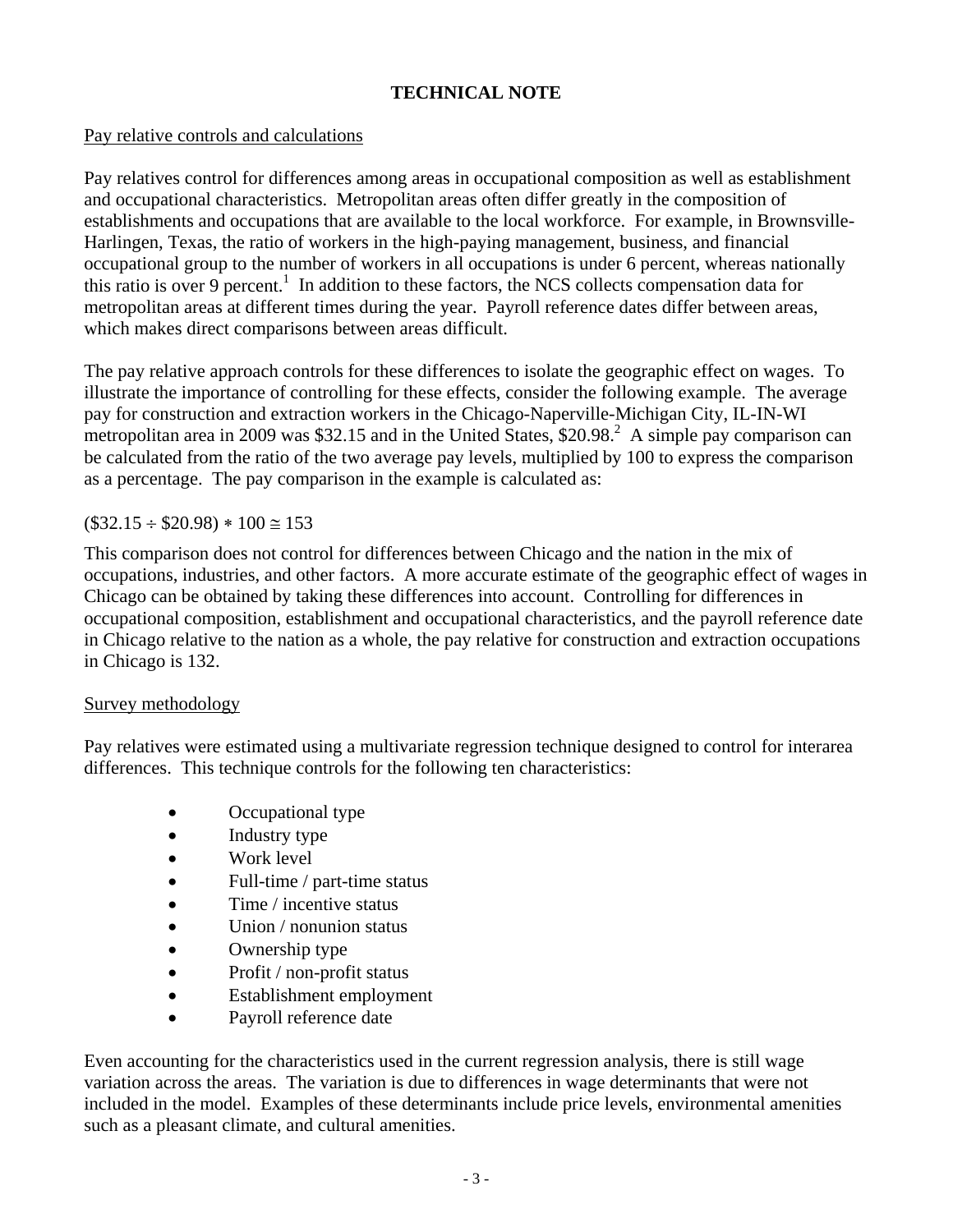Historical pay relatives data are available for the survey years 1992-1996, 1998, 2002, 2004-2008. There are several differences between the recent pay relatives and the pay relatives for earlier years, including different industry and occupation classification systems, varying methodology, and different survey designs. These differences limit comparability. The pay relatives since 2004 have been calculated using the same industry and occupation classification systems, methodology, and survey design. Nonetheless, comparisons between the estimates for these years should be made only with caution.

For more details on survey design, methodology, classification systems, recent changes in the survey, and appropriate use and limitations of the data, see *BLS Handbook of Methods*, Chapter 8, "National Compensation Measures," available on the Internet at http://www.bls.gov/opub/hom/homch8\_a.htm, especially the major section "Area-to-Nation and Area-to-Area Pay Comparisons."

#### Obtaining information

Articles, bulletins, and other information from the National Compensation Survey may be obtained by calling (202) 691-6199, sending email to  $NCSinfo@bls.gov$ , or visiting the Internet site http://www.bls.gov/ncs. Information in this release will be made available to sensory impaired individuals upon request. Voice phone: (202) 691-5200; Federal Relay Service Number: 1-800-877- 8339.

<sup>&</sup>lt;sup>1</sup>Data for this example are based on the May 2009 Metropolitan and Nonmetropolitan Area Occupational Employment and Wage Estimates, on the Internet at http://www.bls.gov/oes/current/oessrcma.htm. 2

 $2$  Average pay for construction and extraction workers in Chicago and for the United States are based on wage estimates published in the Chicago-Naperville-Michigan City, IL-IN-WI National Compensation Survey, October 2009 and the National Compensation Survey: Occupational Wages in the United States, 2009, on the Internet at http://www.bls.gov/ncs/ocs/compub.htm.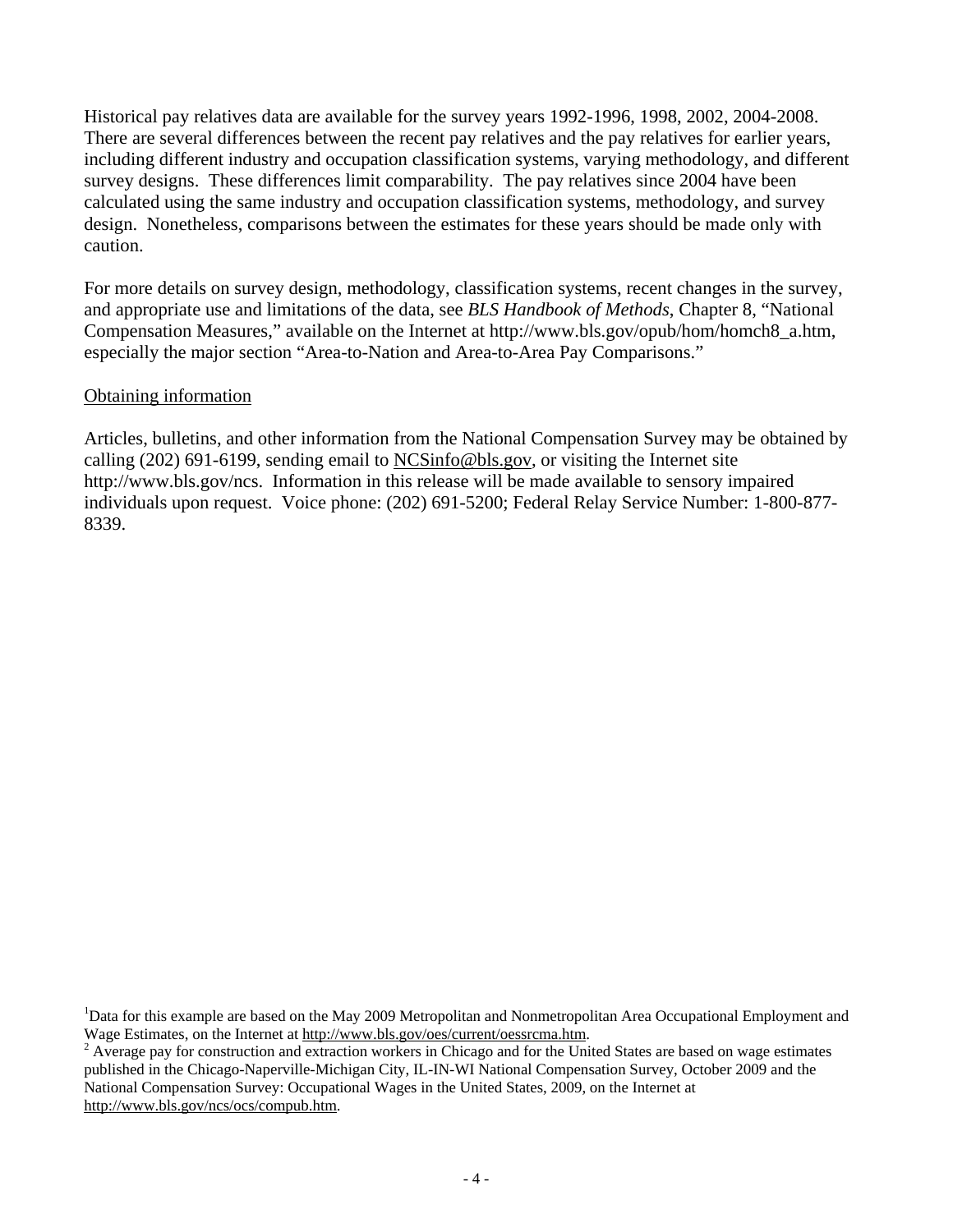#### Table 1. **Pay relatives for major occupational groups in metropolitan areas, National Compensation Survey, July 2009**

(Average pay nationally for all occupations and for each occupational group shown = 100.)

| Metropolitan Area <sup>1</sup>                                                                                                                                                                                                    | All<br>occupations                  | Management,<br>business, and<br>financial | Professional<br>and related        | Service                             | Sales and<br>related                | Office and<br>administrative<br>support | Construction<br>and extraction      | Installation.<br>maintenance,<br>and repair | Production                            | Transportation<br>and material<br>moving |
|-----------------------------------------------------------------------------------------------------------------------------------------------------------------------------------------------------------------------------------|-------------------------------------|-------------------------------------------|------------------------------------|-------------------------------------|-------------------------------------|-----------------------------------------|-------------------------------------|---------------------------------------------|---------------------------------------|------------------------------------------|
|                                                                                                                                                                                                                                   | 100                                 | 100                                       | 100                                | 100                                 | 100                                 | 100                                     | 100                                 | 100                                         | 100                                   | 100                                      |
|                                                                                                                                                                                                                                   | 87                                  | 93                                        | 84                                 | 91                                  | 82                                  | 91                                      | 86                                  | 91                                          | 88                                    | 89                                       |
| Atlanta-Sandy Springs-Gainesville, GA-AL                                                                                                                                                                                          | 100                                 | 102                                       | 103                                | 95                                  | 97                                  | 102                                     | 87                                  | 97                                          | 98                                    | 105                                      |
|                                                                                                                                                                                                                                   | 93                                  | 92                                        | 91                                 | 89                                  | 101                                 | 94                                      | 85                                  | 102                                         | 90                                    | 98                                       |
|                                                                                                                                                                                                                                   | 95                                  | 91                                        | 101                                | 96                                  | 96                                  | 98                                      | 84                                  | 100                                         | 92                                    | 101                                      |
|                                                                                                                                                                                                                                   | 91                                  | 91                                        | 91                                 | 88                                  | 85                                  | 91                                      | 81                                  | 83                                          | 100                                   | 100                                      |
|                                                                                                                                                                                                                                   | 100                                 | 95                                        | 105                                | 103                                 | 100                                 | 97                                      | 115                                 | 95                                          | 107                                   | 101                                      |
| Boston-Worcester-Manchester, MA-NH<br>Brownsville-Harlingen, TX<br>Buffalo-Niagara-Cattaraugus, NY<br>Charleston-North Charleston-Summerville,<br>Charlotte-Gastonia-Concord, NC-SC<br>Chicago-Naperville-Michigan City, IL-IN-WI | 111<br>79<br>97<br>93<br>98<br>107  | 104<br>89<br>91<br>92<br>103<br>106       | 110<br>89<br>90<br>94<br>94<br>107 | 113<br>85<br>104<br>88<br>95<br>107 | 107<br>73<br>96<br>97<br>100<br>103 | 113<br>77<br>93<br>95<br>99<br>108      | 120<br>67<br>111<br>85<br>90<br>132 | 114<br>88<br>100<br>88<br>102<br>109        | 106<br>75<br>106<br>103<br>101<br>103 | 110<br>74<br>97<br>98<br>96<br>105       |
| Cincinnati-Middletown-Wilmington,<br>Cleveland-Akron-Elyria, OH<br>Columbus-Marion-Chillicothe, OH<br>Dayton-Springfield-Greenville, OH                                                                                           | 100<br>100<br>100<br>89<br>99<br>96 | 99<br>103<br>95<br>86<br>101<br>100       | 103<br>99<br>96<br>90<br>101<br>94 | 100<br>101<br>103<br>88<br>94<br>97 | 102<br>95<br>102<br>93<br>107<br>94 | 100<br>101<br>99<br>86<br>99<br>92      | 87<br>107<br>100<br>90<br>92<br>93  | 102<br>107<br>108<br>99<br>96<br>99         | 101<br>102<br>102<br>91<br>93<br>101  | 104<br>99<br>102<br>87<br>101<br>102     |
| Denver-Aurora-Boulder, CO                                                                                                                                                                                                         | 104                                 | 101                                       | 100                                | 109                                 | 105                                 | 105                                     | 96                                  | 116                                         | 109                                   | 102                                      |
|                                                                                                                                                                                                                                   | 103                                 | 95                                        | 104                                | 98                                  | 102                                 | 101                                     | 102                                 | 96                                          | 116                                   | 106                                      |
|                                                                                                                                                                                                                                   | 96                                  | 99                                        | 91                                 | 95                                  | 91                                  | 94                                      | 113                                 | 87                                          | 97                                    | 104                                      |
|                                                                                                                                                                                                                                   | 101                                 | 98                                        | 95                                 | 99                                  | 101                                 | 103                                     | 109                                 | 115                                         | 104                                   | 108                                      |
| Grand Rapids-Wyoming, MI                                                                                                                                                                                                          | 100                                 | 93                                        | 98                                 | 104                                 | 113                                 | 100                                     | 105                                 | 94                                          | 101                                   | 95                                       |
|                                                                                                                                                                                                                                   | 89                                  | 86                                        | 79                                 | 97                                  | 90                                  | 81                                      | 102                                 | 102                                         | 91                                    | 100                                      |
| Greensboro-High Point, NC                                                                                                                                                                                                         | 96                                  | 101                                       | 96                                 | 91                                  | 98                                  | 96                                      | 89                                  | 90                                          | 101                                   | 102                                      |
| Greenville-Mauldin-Easley, SC                                                                                                                                                                                                     | 95                                  | 99                                        | 90                                 | 98                                  | 90                                  | 95                                      | 75                                  | 87                                          | 106                                   | 100                                      |
| Hartford-West Hartford-Willimantic, CT                                                                                                                                                                                            | 110                                 | 106                                       | 108                                | 119                                 | 108                                 | 112                                     | 111                                 | 107                                         | 110                                   | 107                                      |
| Hickory-Lenoir-Morganton, NC                                                                                                                                                                                                      | 94                                  | 92                                        | 85                                 | 90                                  | 93                                  | 91                                      | 97                                  | 93                                          | 104                                   | 98                                       |
|                                                                                                                                                                                                                                   | 106                                 | 107                                       | 105                                | 116                                 | 109                                 | 96                                      | 113                                 | 107                                         | 112                                   | 95                                       |
| Houston-Baytown-Huntsville, TX                                                                                                                                                                                                    | 98                                  | 101                                       | 103                                | 87                                  | 102                                 | 100                                     | 91                                  | 95                                          | 98                                    | 95                                       |
|                                                                                                                                                                                                                                   | 98                                  | 104                                       | 99                                 | 93                                  | 100                                 | 93                                      | 93                                  | 91                                          | 101                                   | 96                                       |
| Indianapolis-Anderson-Columbus, IN                                                                                                                                                                                                | 94                                  | 82                                        | 96                                 | 94                                  | 83                                  | 96                                      | 94                                  | 97                                          | 105                                   | 95                                       |
|                                                                                                                                                                                                                                   | 97                                  | 97                                        | 94                                 | 102                                 | 96                                  | 101                                     | 106                                 | 92                                          | 97                                    | 99                                       |
|                                                                                                                                                                                                                                   | 87                                  | 82                                        | 83                                 | 92                                  | 86                                  | 89                                      | 90                                  | 90                                          | 88                                    | 85                                       |
|                                                                                                                                                                                                                                   | 99                                  | 94                                        | 99                                 | 96                                  | 104                                 | 99                                      | 101                                 | 95                                          | 103                                   | 102                                      |
| Kennewick-Pasco-Richland, WA                                                                                                                                                                                                      | 104                                 | 104                                       | 98                                 | 111                                 | 108                                 | 99                                      | 107                                 | 104                                         | 101                                   | 108                                      |
|                                                                                                                                                                                                                                   | 88                                  | 103                                       | 93                                 | 80                                  | 95                                  | 90                                      | 81                                  | 88                                          | 87                                    | 91                                       |
|                                                                                                                                                                                                                                   | 88                                  | 81                                        | 83                                 | 92                                  | 82                                  | 89                                      | 80                                  | 90                                          | 91                                    | 100                                      |
| Los Angeles-Long Beach-Riverside, CA                                                                                                                                                                                              | 109                                 | 109                                       | 109                                | 113                                 | 112                                 | 107                                     | 110                                 | 113                                         | 100                                   | 105                                      |

See footnotes at end of table.

- 5 -